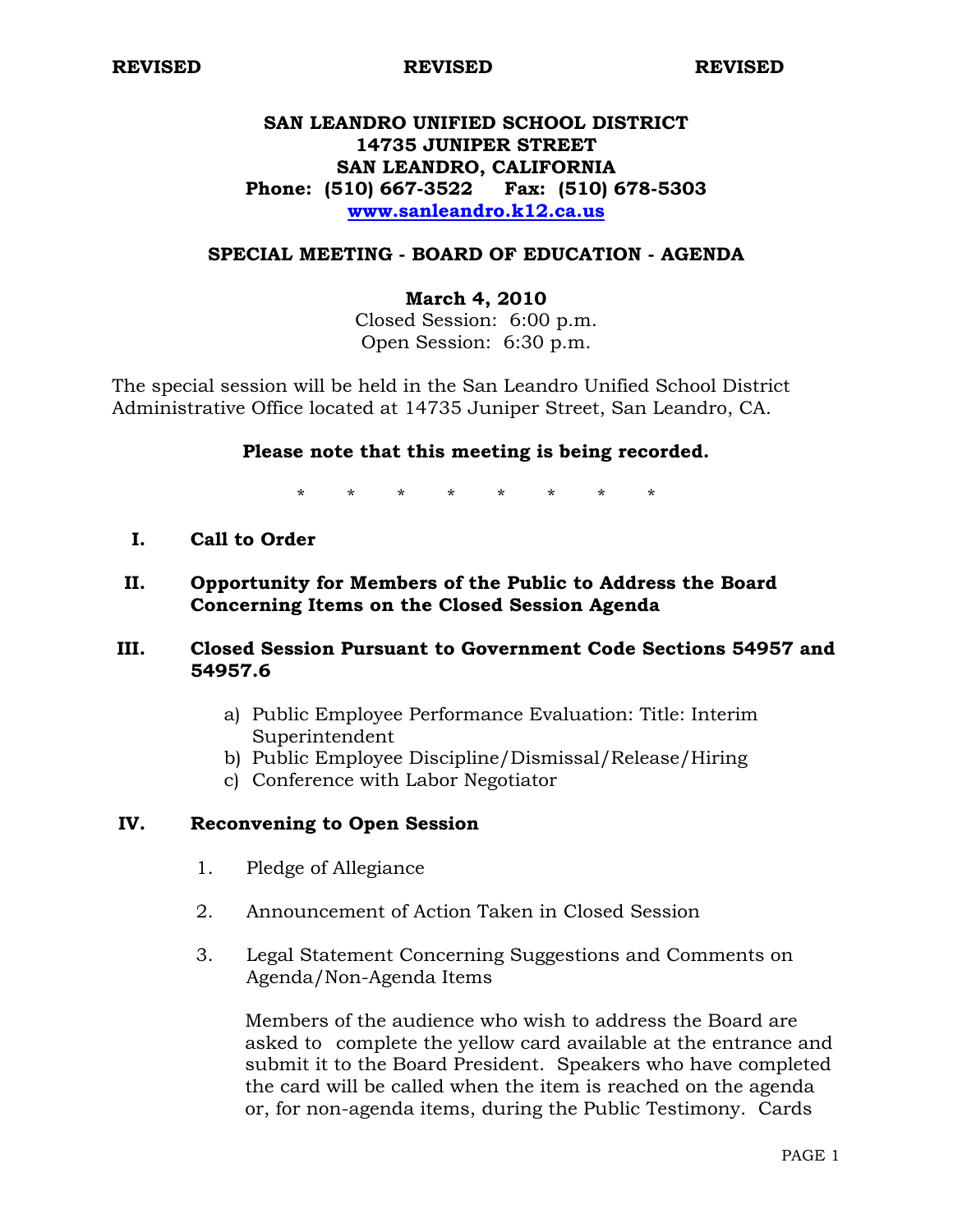#### **REVISED REVISED REVISED**

 are to be turned in before the item is reached on the agenda. Please note that this meeting is being recorded.

 State law prohibits the Board of Education from taking any action on or discussing items that are not on the posted agenda except to A) briefly respond to statements made or questions posed by the public in attendance; B) ask questions for clarification; C) provide a reference to a staff member or other resource for factual information in response to the inquiry; or D) ask a staff member to report back on the matter at the next meeting and/or put it on a future agenda. (Government Code Section 54954.2(a))

## **V. PUBLIC HEARING**

Public Hearing comments are limited to 3 minutes per speaker, subject to adjustment by the Board President. Members of the audience who wish to address the Board regarding the Public Hearing are asked to complete the yellow card available at the entrance and submit it to the Board President.

 A public hearing will be conducted regarding the mutual San Leandro Teachers' Association (SLTA) and San Leandro Unified School District initial proposal.

The Board of Education acknowledges receipt of the mutual San Leandro Teachers' Association and San Leandro Unified School District initial proposal. The Board is required to conduct a "sunshine" process and hold a public hearing in an open session of the Board of Education. This allows the public to view and respond to the initial proposal. The Board conducted a public hearing on March 2, 2010. This is the second and final public hearing.

By conducting a public hearing at a specially scheduled Board meeting, the District would have met the requirement under Government Code 3547.

The Board will hold the official public hearing on the mutual San Leandro Teachers' Association (SLTA) and the San Leandro Unified School District initial proposal.

- a. Board President opens the public hearing Motion Second Vote
- b. Public Testimony